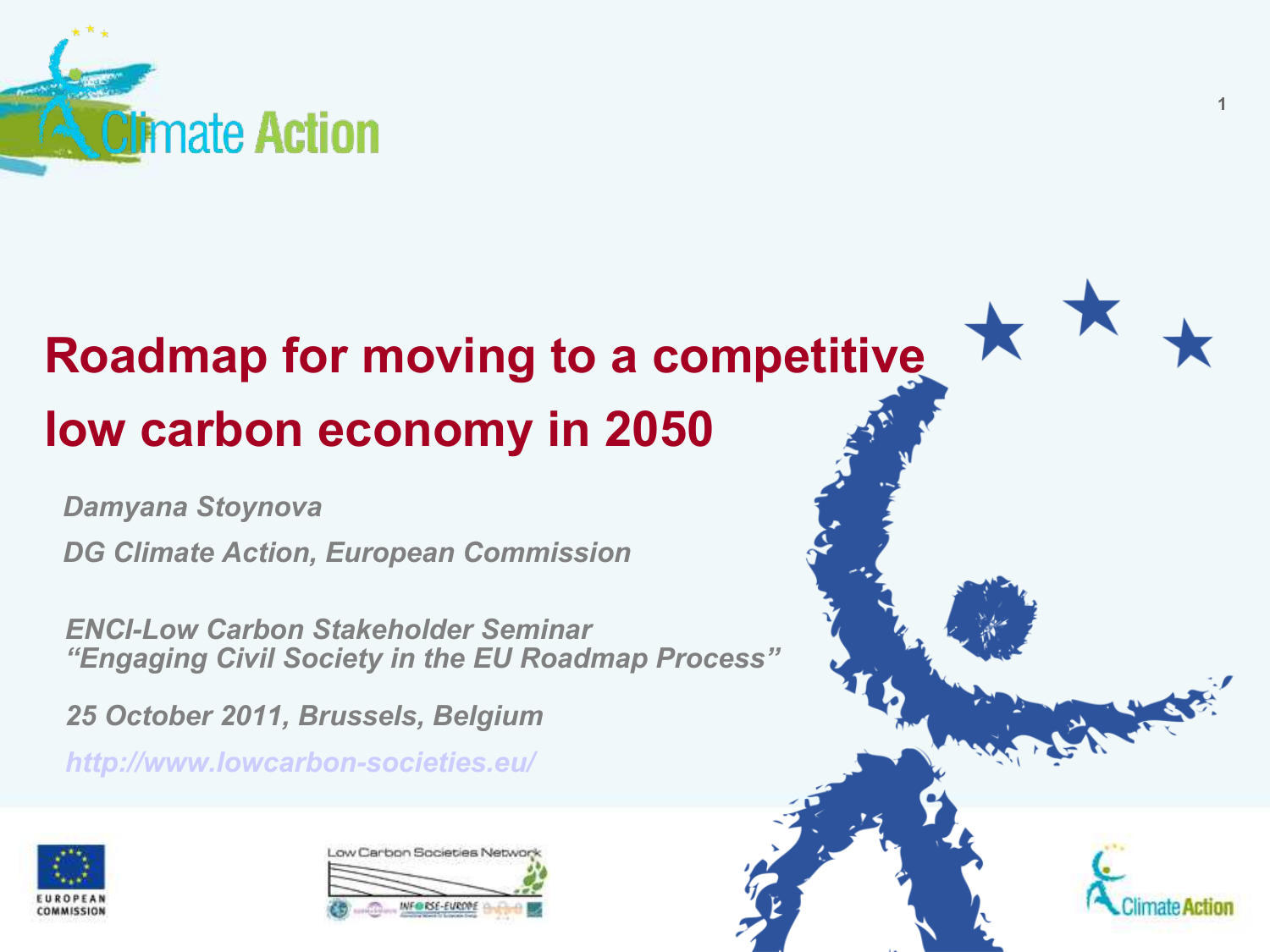

#### Limiting climate change – a global challenge

- $\triangleright$  Keeping average global temperature increase below 2°C confirmed as global objective (Copenhagen, Cancun)
- Concrete emission pledges made by countries responsible for > 80% of global GHG emissions
- $\triangleright$  Need to prepare long-term low-emission development strategies
- $\triangleright$  ... but current pledges are not sufficient to stay below 2 $^{\circ}$ C



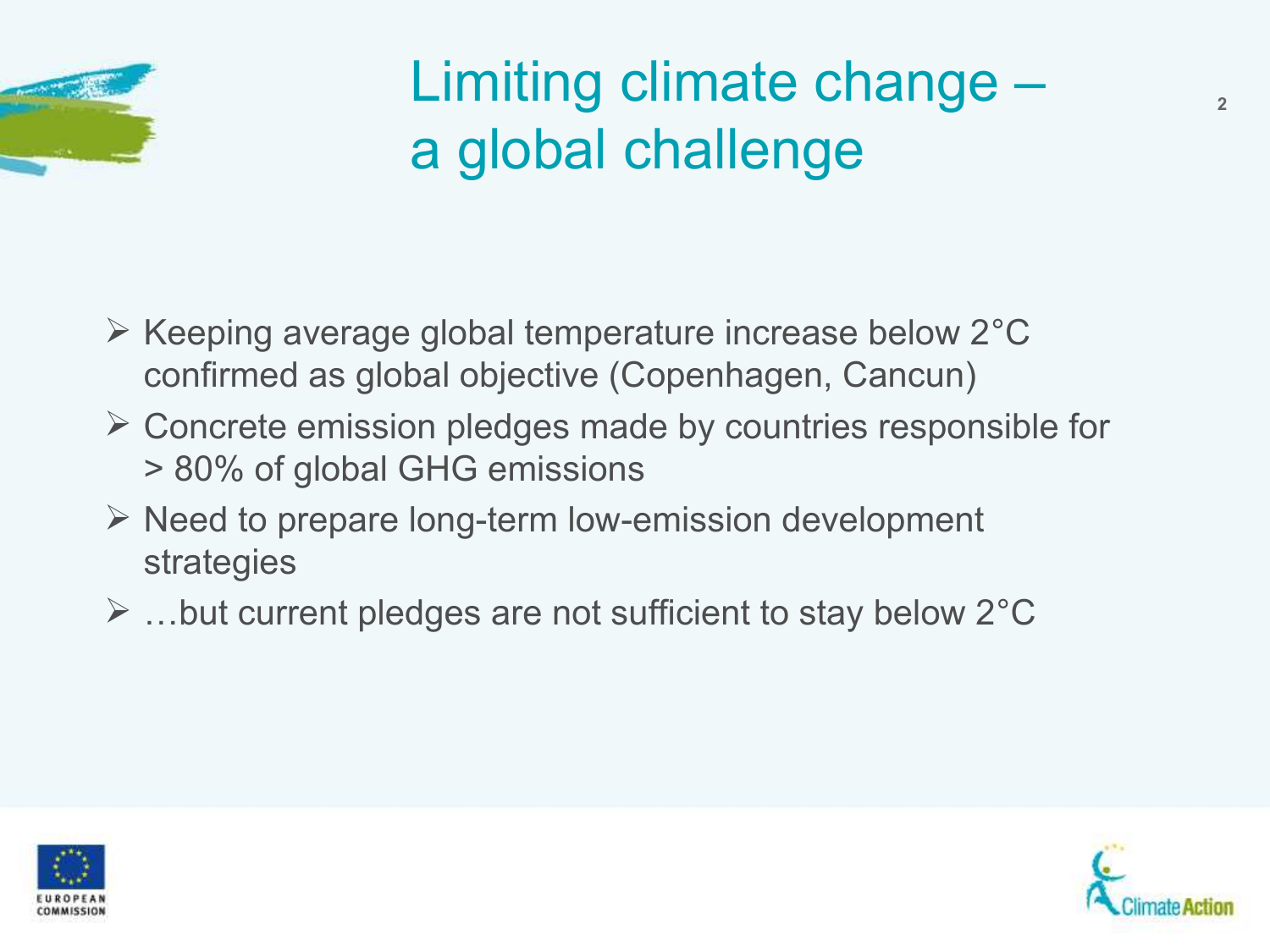

# **Climate Action until**



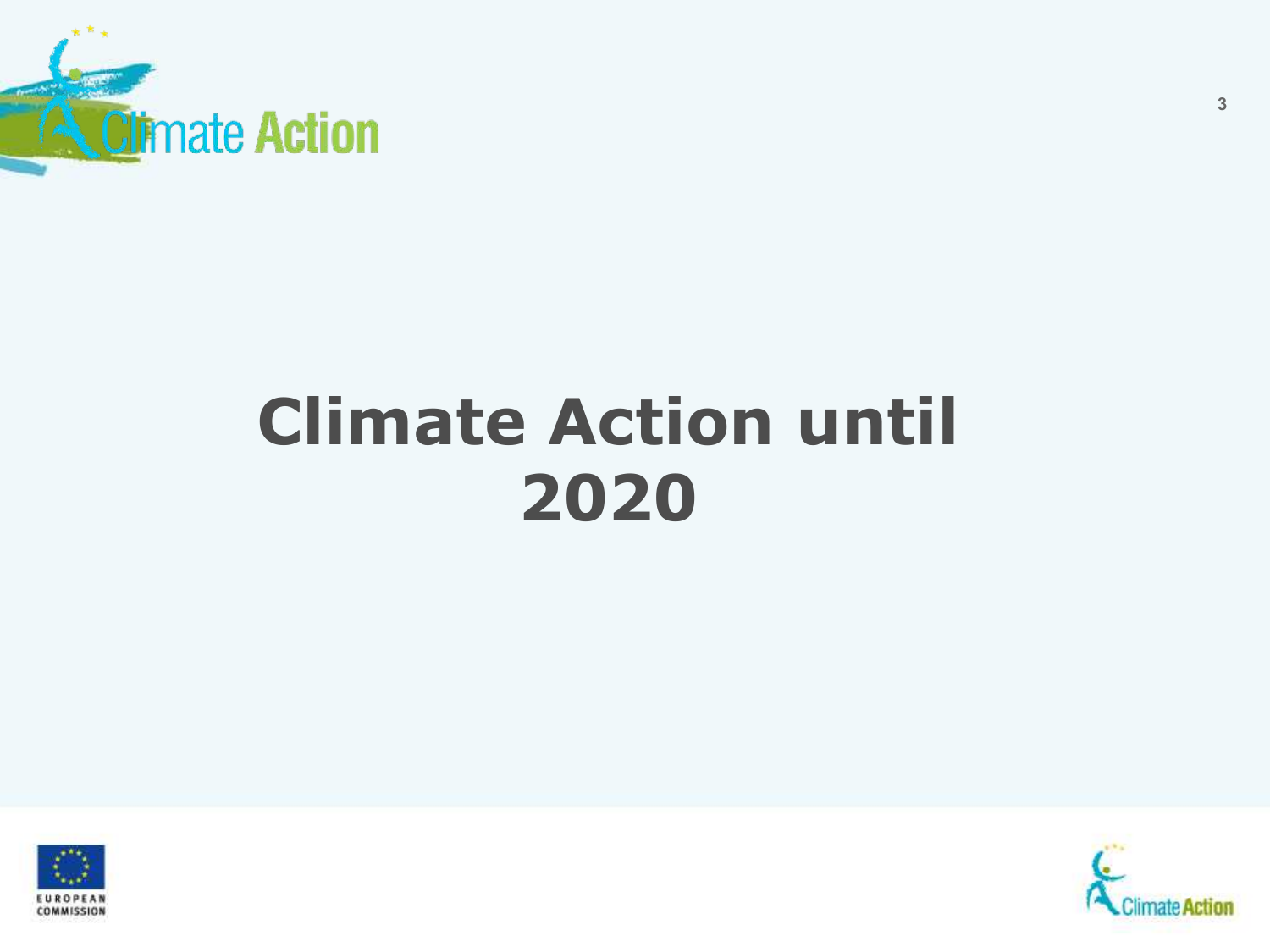

# Climate Action at the heart of Europe's 2020 strategy

#### **Europe 2020 Strategy for "smart, sustainable and inclusive growth":**

- Headline target to achieve climate and energy goals: 20% cut in GHG emissions by 2020
- Flagship initiative to increase resource efficiency in the EU

#### **Benefits for energy security**

- EU increasingly dependent on imported fossil fuels
- Risks from high price of oil and gas

#### **Benefits for innovation, jobs & growth**

- EU traditionally strong in manufacturing industries, ensure continued leadership while other regions are also investing in green growth
- **Avoiding dangerous impacts of climate change**
	- More frequent and severe extreme weather floods, storms, heat waves, droughts – impacts many sectors (agriculture, tourism, transport, health..)



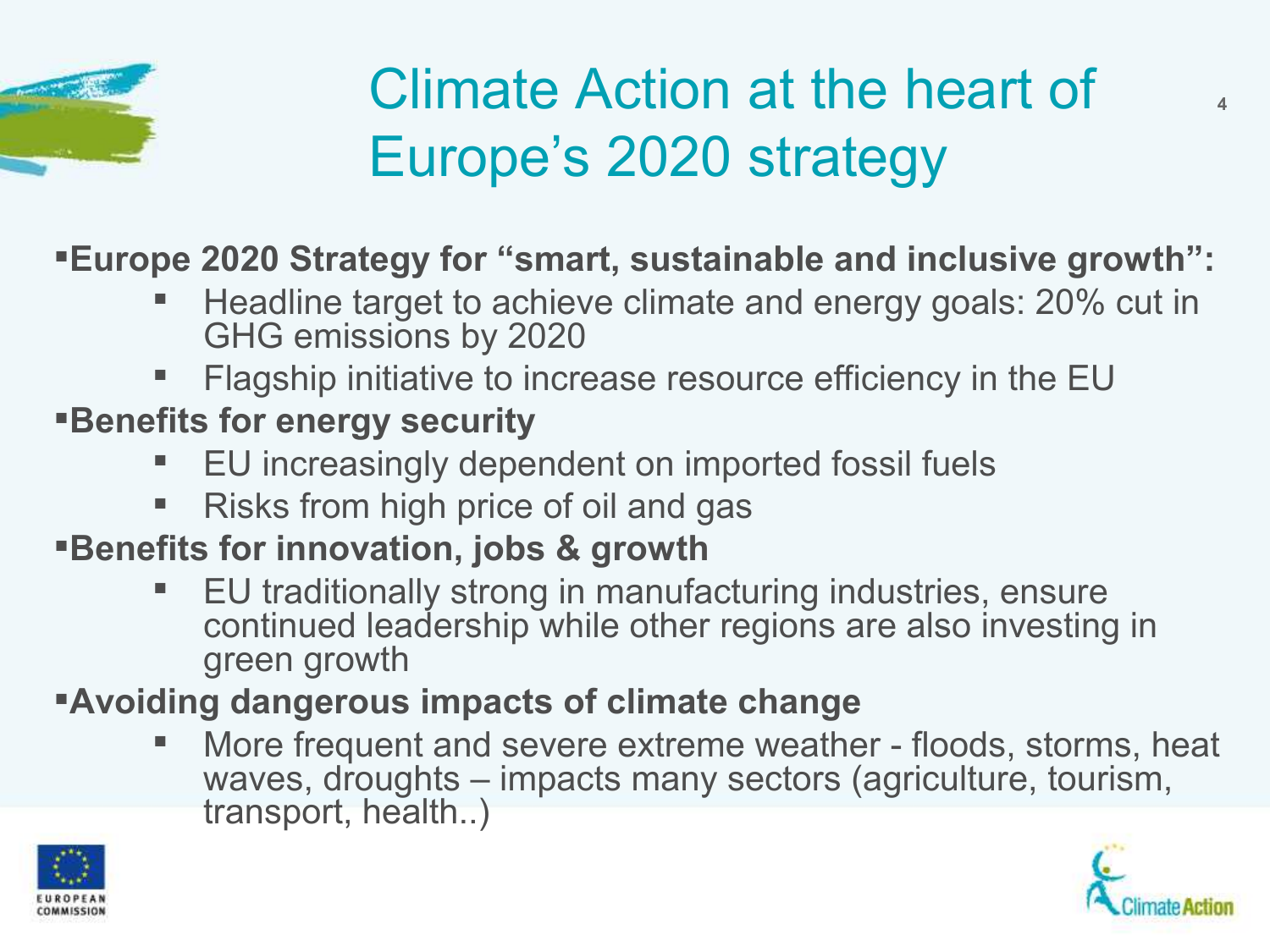

### GHG emissions: Where is the EU now?



- EU emissions reduced by 15,5% between 1990 -2010
- EU GDP grew 40%
- EU manufacturing grew by 34%
- EU on track towards the - 20% emission reduction target by 2020
- 5 • However, current policies would only lead to ca. - 40% GHG emissions by 2050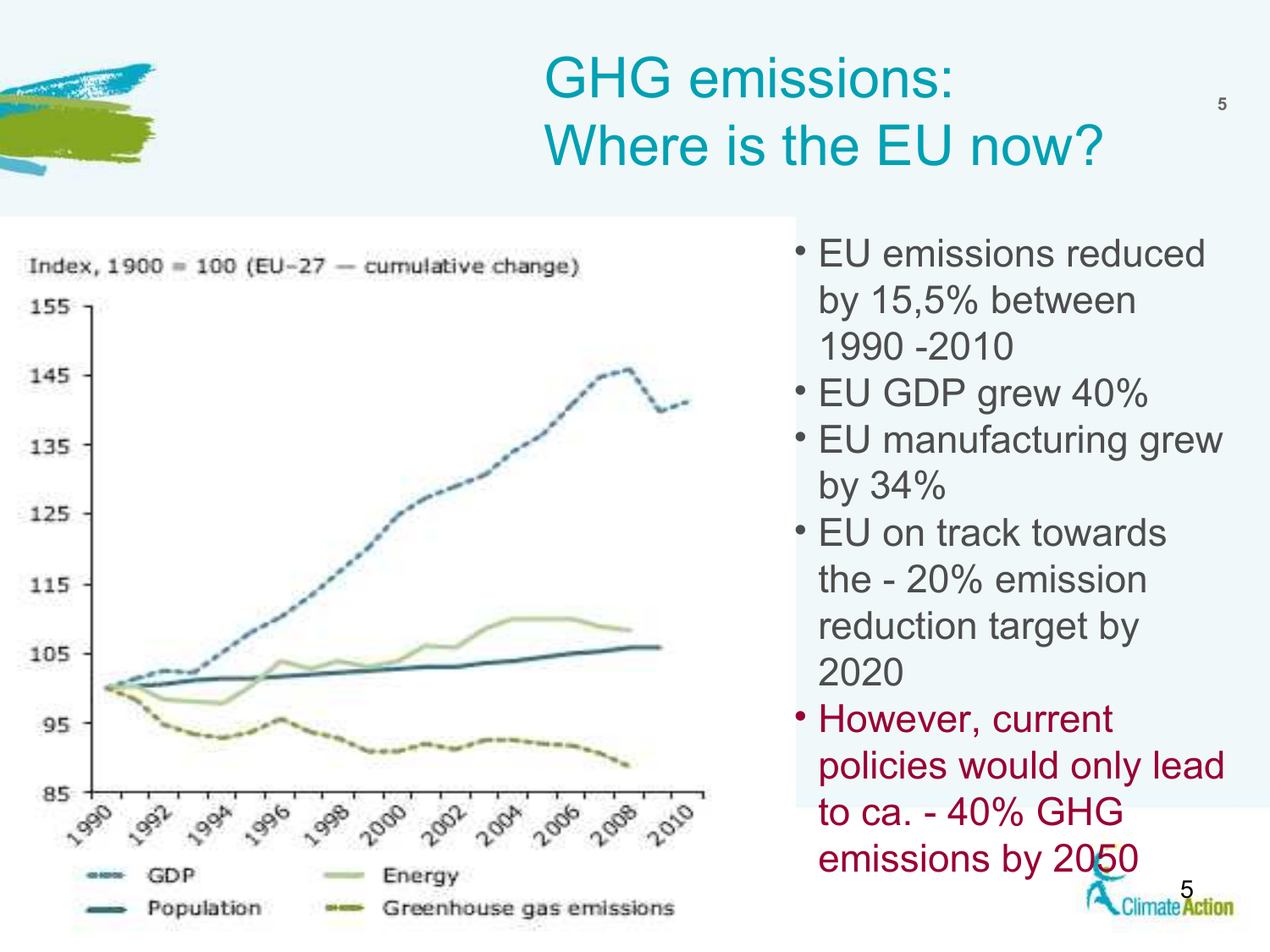

What the EU is doing already: the 2020 targets

- **Reduce GHG emissions by 20%** (compared to 1990)
	- EU Emissions Trading System reducing overall emissions from industrial installations (and aviation from 2012)
	- National emission targets cover other sectors: e.g. buildings, services, agriculture, transport (except aviation)
- **Increase share of renewables in EU's energy mix to 20%**
- **Improve energy efficiency by 20% compared to business as usual projections**



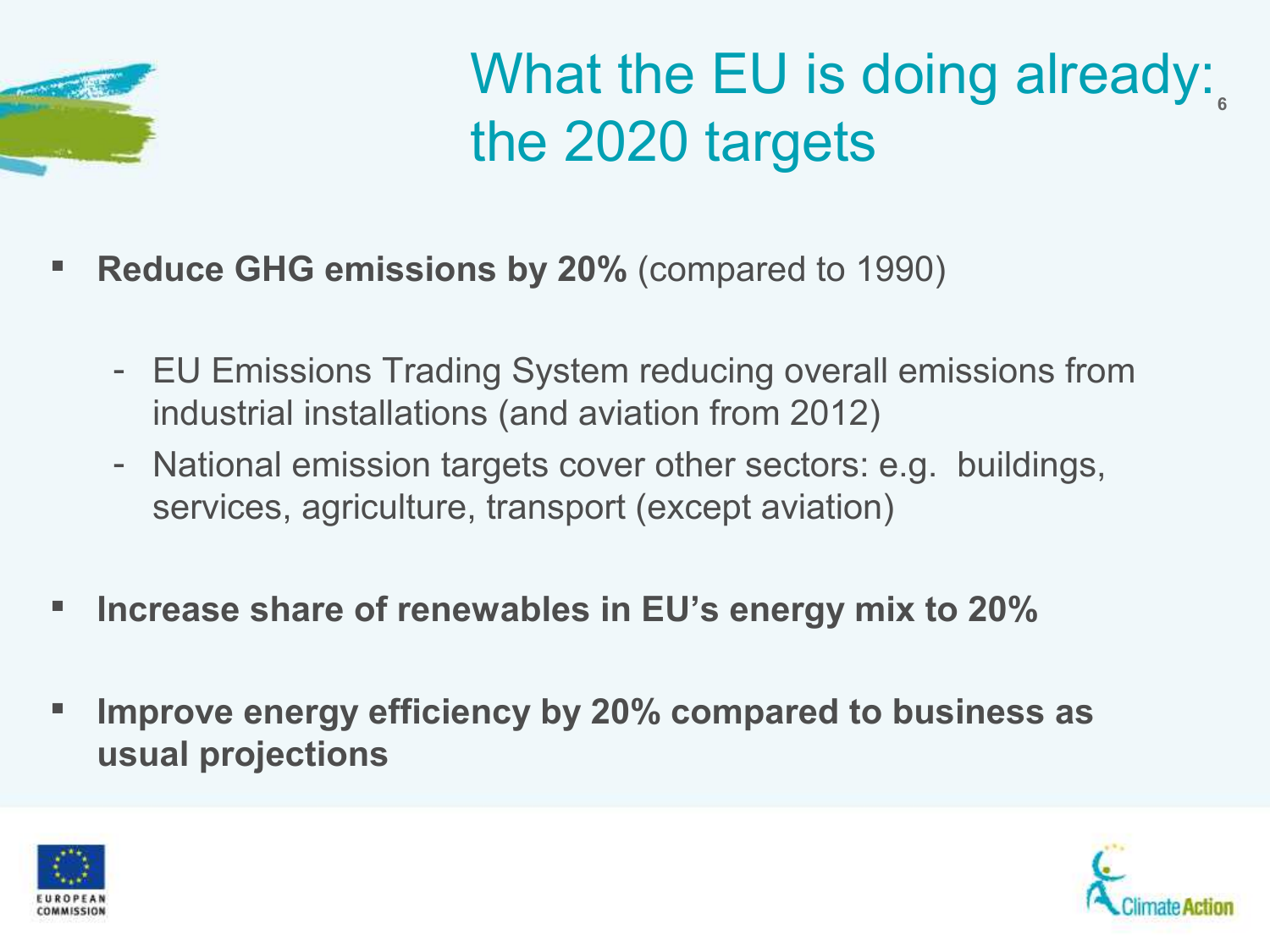

# Where the EU is not on track: Energy efficiency

- Under current policies only **9% energy savings** will be achieved in 2020
- June 2011 **Energy Efficiency Directive Proposal** 
	- $\blacksquare$  Public sector buildings renovations  $-3\%$  of total surface per year
	- **Public procurement energy efficiency requirements**
	- Energy Savings Obligation 1.5% of energy savings among end users
	- Energy audits requirement for industry
- Interactions with the EU ETS
	- **Possible need for a set-aside of allowances**



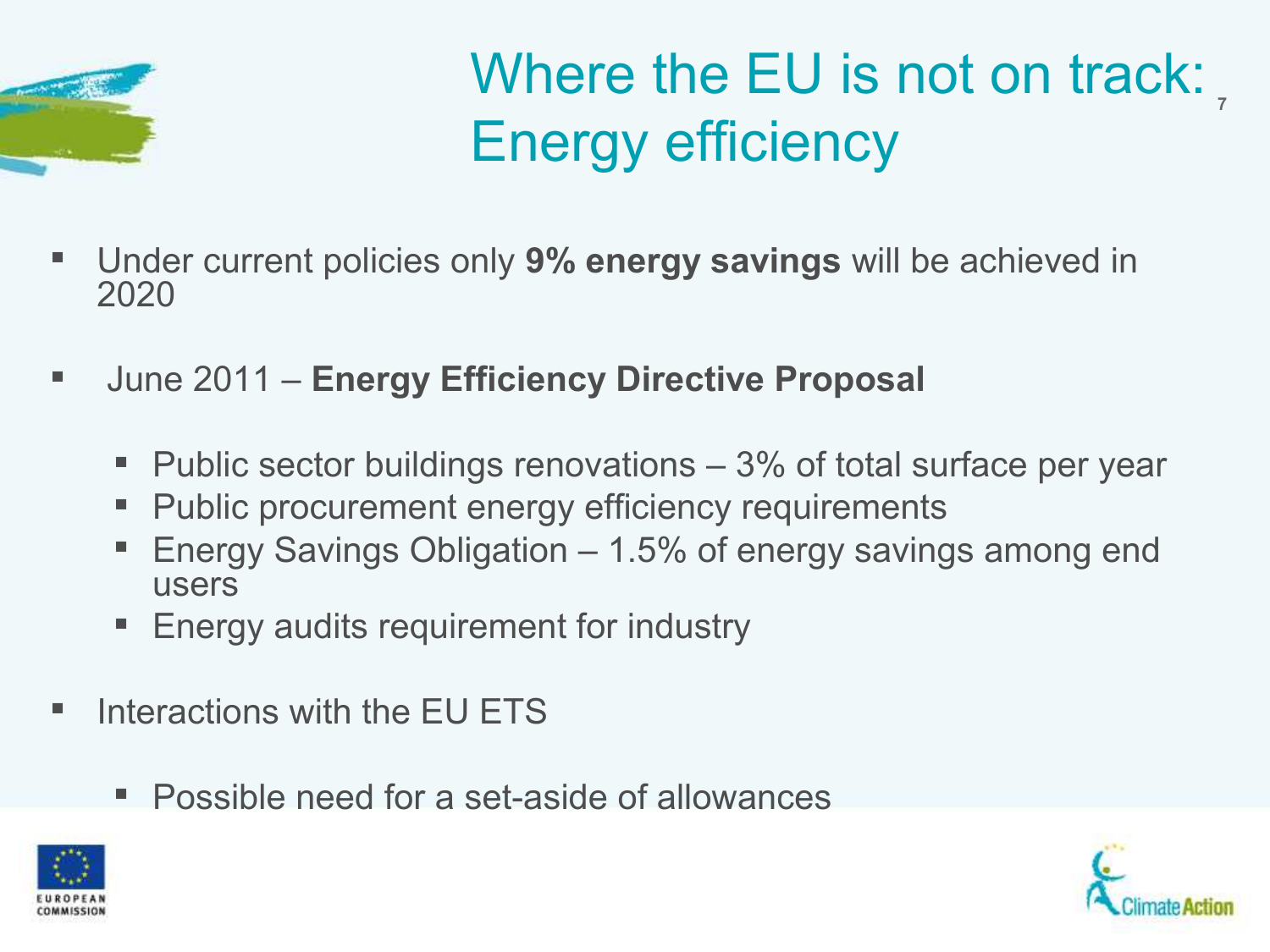

# **A competitive low carbon roadmap until 2050**



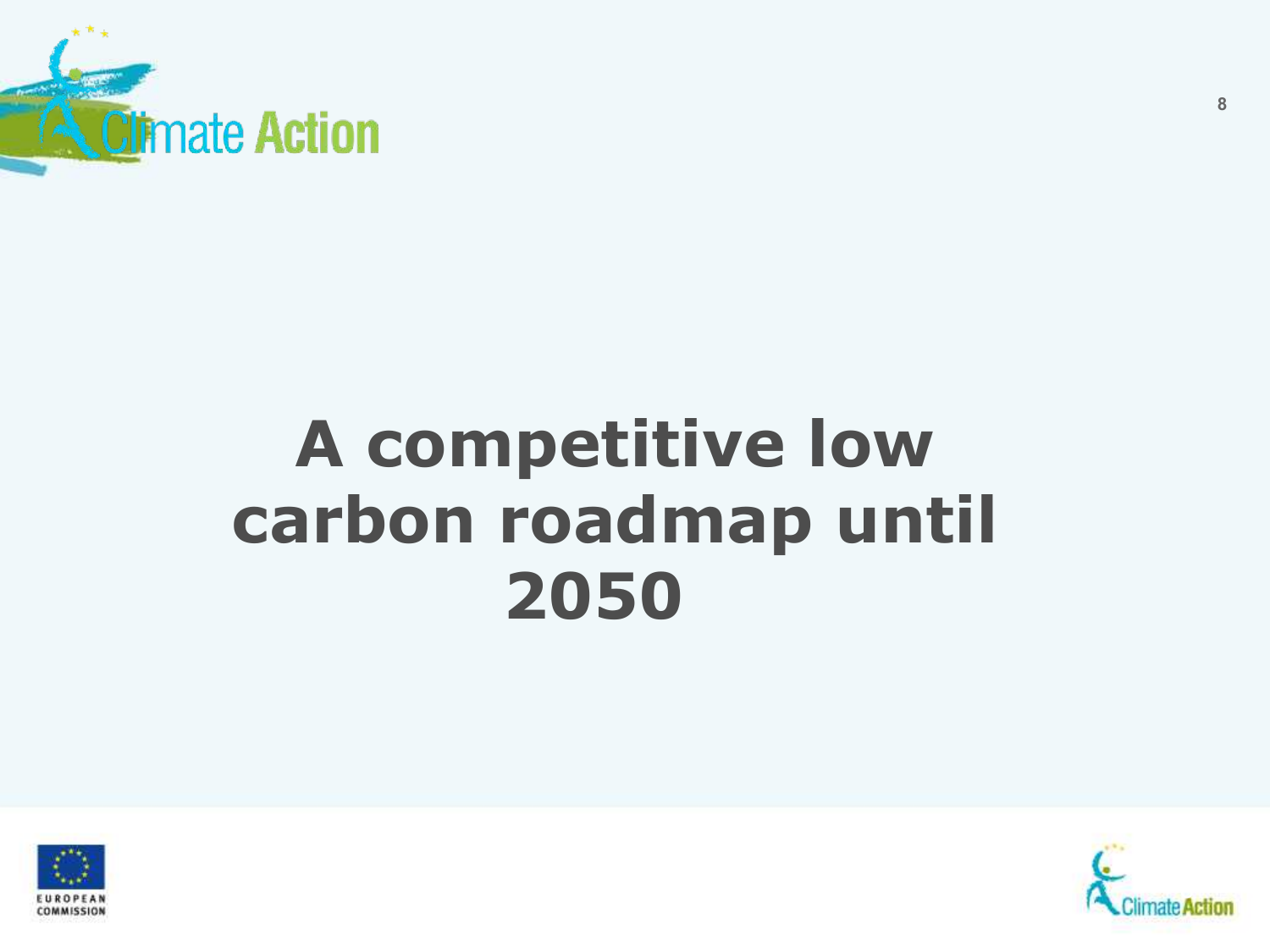

# The Context: European Council Conclusions

- Science requires that global emissions are cut by -50% by 2050 compared to 1990
- EU objective of reducing GHG emissions by **80-95% by 2050** compared to 1990, in the context of necessary reductions by developed countries
- **Need for a low carbon 2050 strategy** providing the framework for the longer term action
- **Need to fix intermediary stages towards reaching the 2050** objective
- **Need to keep developments under review** on a regular basis





**9**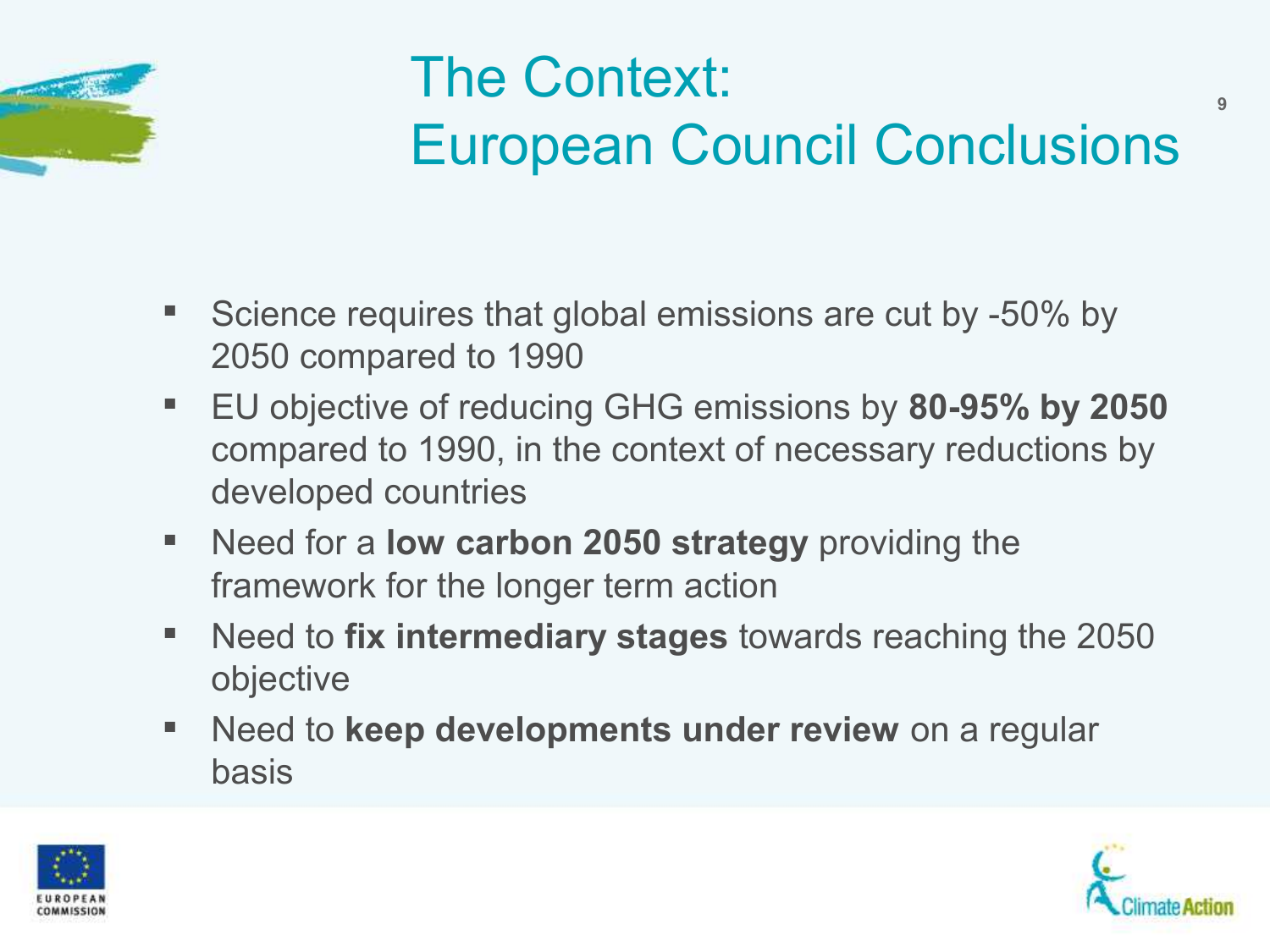

### 2050 Low-carbon Roadmap:

identifies **cost-effective** pathway, with **intermediate** milestones

- identifies **key technologies** guiding R&D
- identifies **investments** needs and benefits
- identifies **opportunities** and trade-offs
- guides **EU, national and regional** policies

 gives direction to **private sector** and private **households** for long term investments



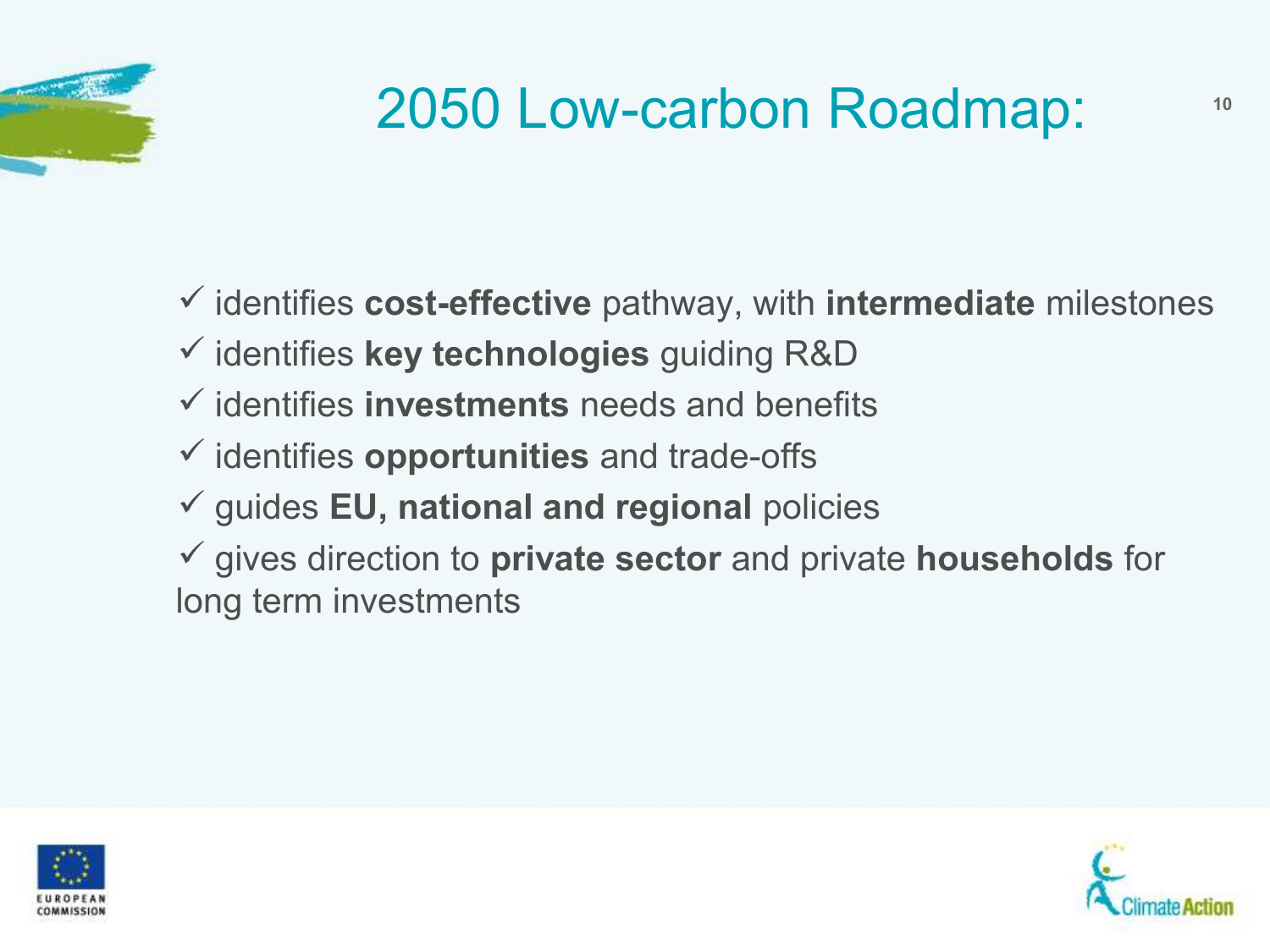

### Methodology for the EU: 11 model-based scenario analysis

- EU ambition level consistent with (European) Council 2050 policy targets and results of global analysis of EU contribution to 2°C
- A large set of decarbonisation options to analyse possible pathways in different contexts
- Models used cover all sectors
	- $\triangleright$  PRIMES: energy system and industrial processes
	- GAINS-CAPRI: agriculture and other non-CO2 emissions
	- $\triangleright$  G4M + GLOBIUM: land use
	- GEM E3: macro-economic effects



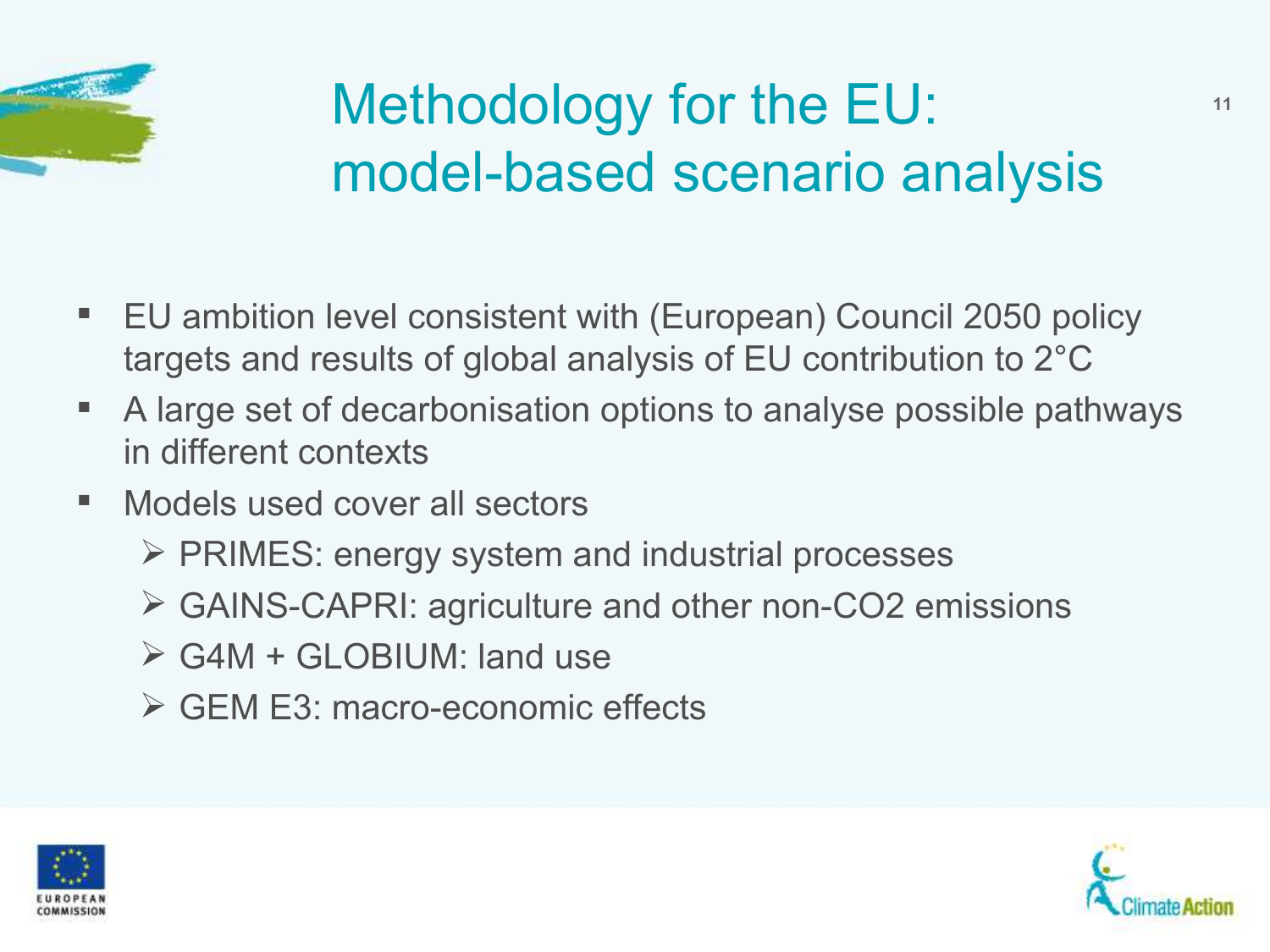

### 2050 Low-carbon Roadmap: Stakeholders consultation

 **Online questionnaire:** 288 evaluated responses (132 from citizens and 156 from organized stakeholders)

- **Analysis of published reports** on decarbonisation pathways developed by stakeholders
- **Stakeholders conference** on 17 March 2011 with 500 participants
- Constant **dialogue** and exchange with **social partners**



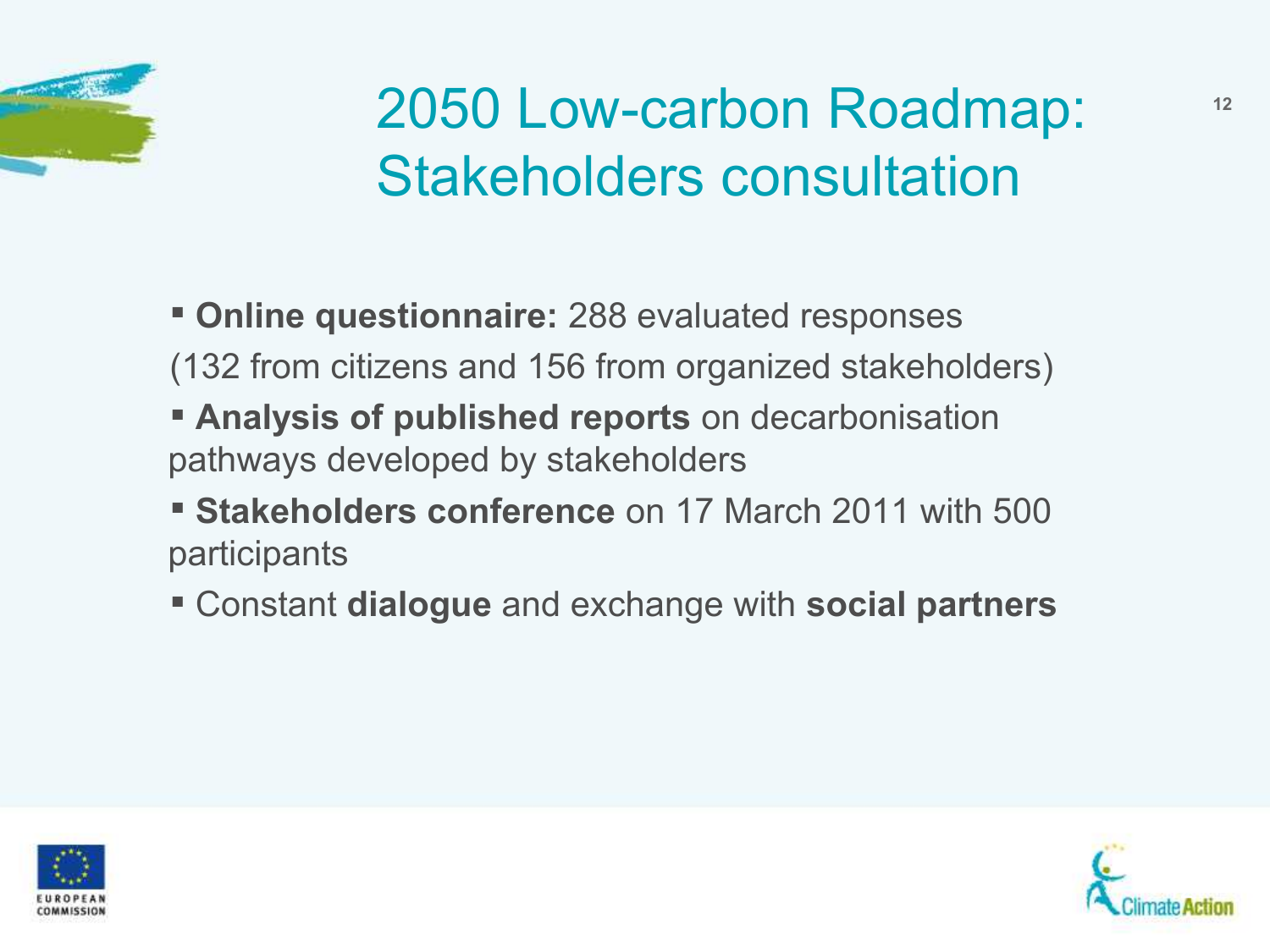

#### 2050 Low-carbon Roadmap: Stakeholders consultation





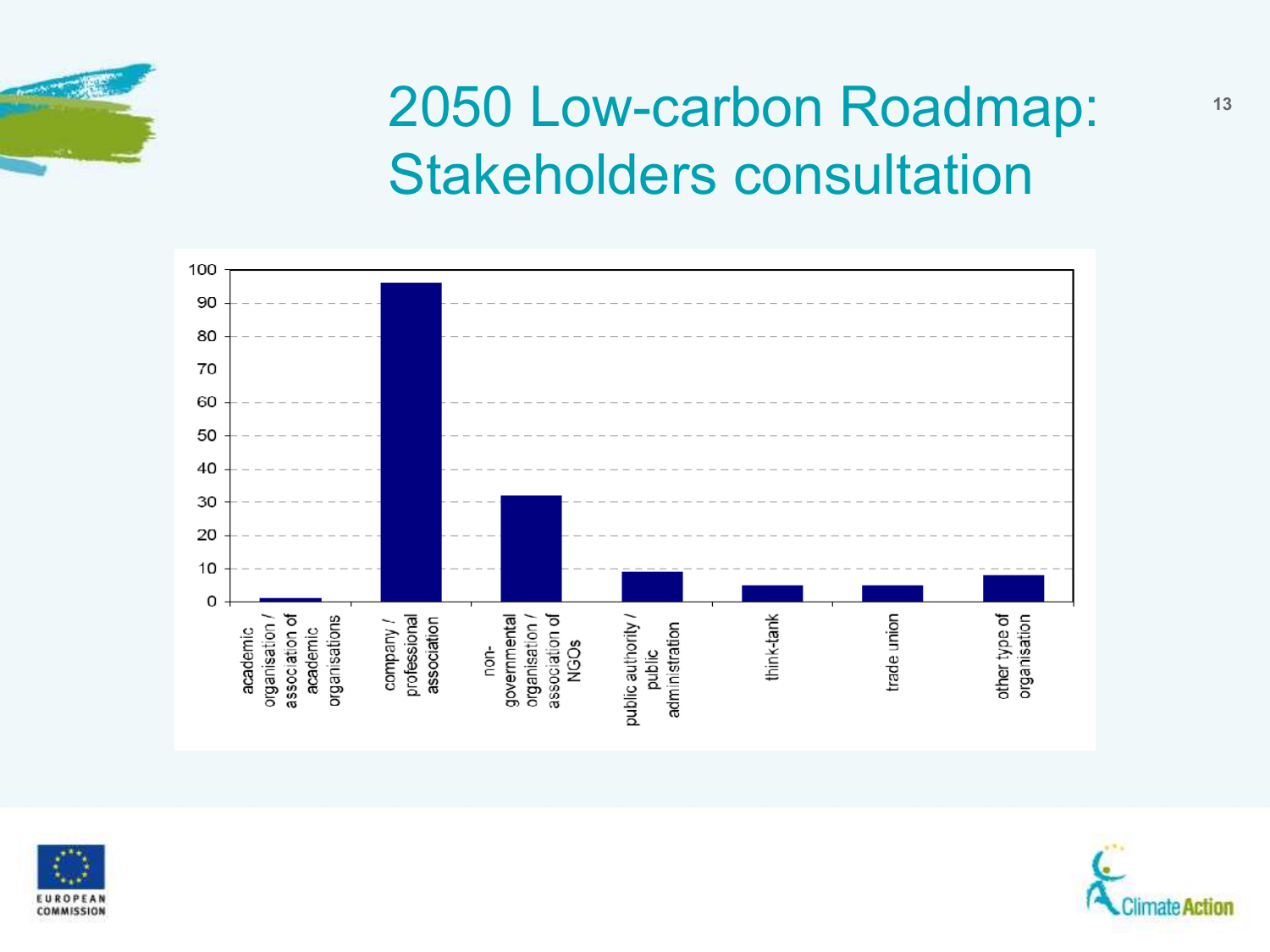# A cost-efficient pathway towards 2050

**80% domestic reduction in 2050 is feasible:**

• with currently available technologies,

**• with behavioural change** only induced through prices  $\blacksquare$  if all economic sectors contribute to a varying degree & pace.

**Efficient pathway and milestones:** -25% in 2020 -40% in 2030 -60% in 2040



**14**

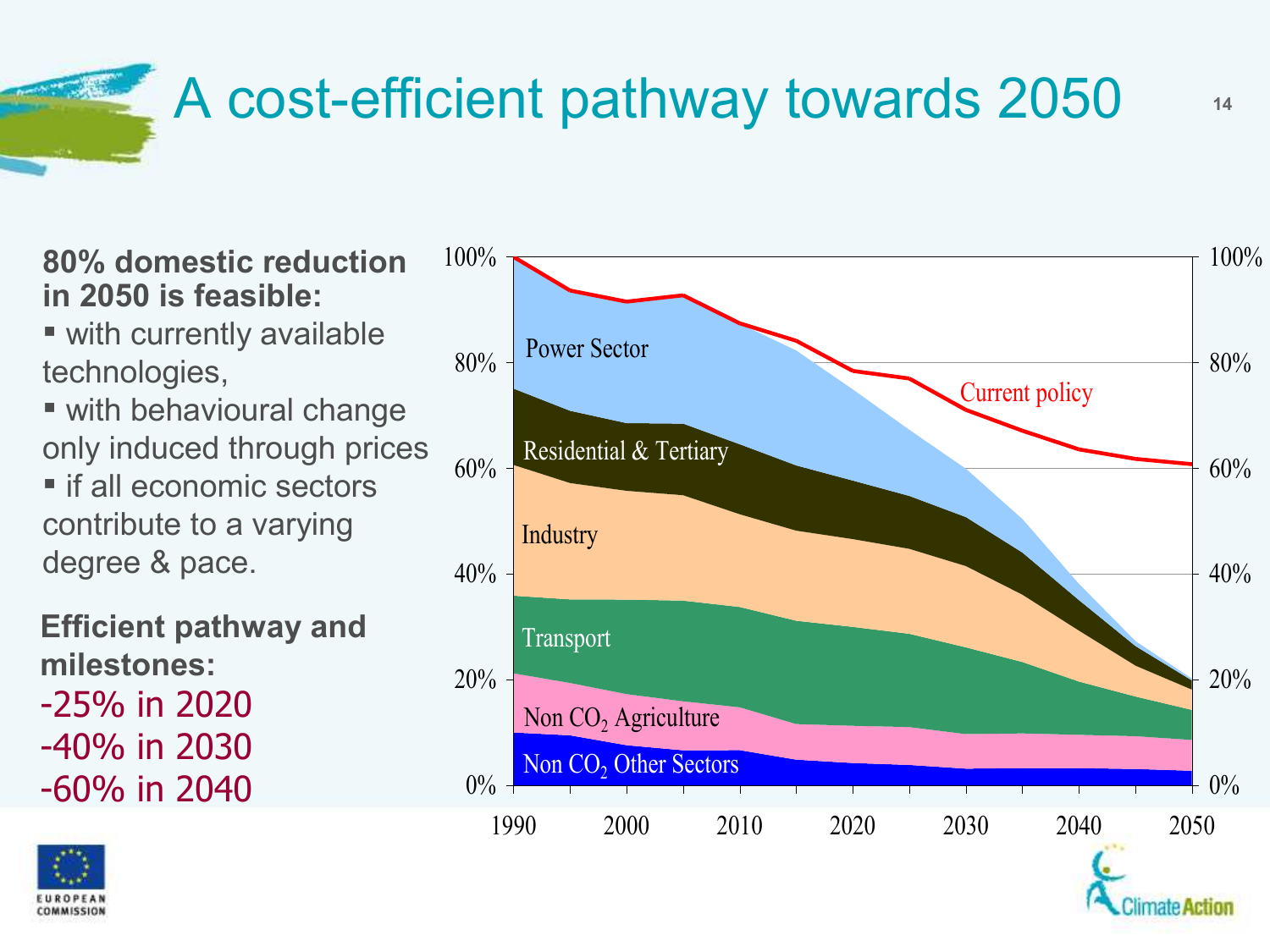

### Roadmap Milestones: reductions by sector

| GHG reductions compared to 1990                   | 2005    | 2030                                          | 2050             |
|---------------------------------------------------|---------|-----------------------------------------------|------------------|
| Power $(CO_2)$                                    | $-7\%$  | $-54$ to $-68\%$                              | $-93$ to $-99\%$ |
| Industry $(CO_2)$                                 | $-20\%$ | $-34$ to $-40\%$ $-83$ to $-87\%$             |                  |
| Transport (incl. CO2 aviation, excl.<br>maritime) |         | $+30\%$ +20 to -9% -54 to -67%                |                  |
| Residential and services (CO <sub>2</sub> )       |         | $-12\%$ -37 to $-53\%$                        | $-88$ to-91%     |
| Agriculture (non-CO <sub>2</sub> )                | $-20\%$ | $-36$ to $-37\%$                              | $-42$ to $-49\%$ |
| Other non-CO <sub>2</sub> emissions               |         | $-30\%$   $-72$ to $-73\%$   $-70$ to $-78\%$ |                  |



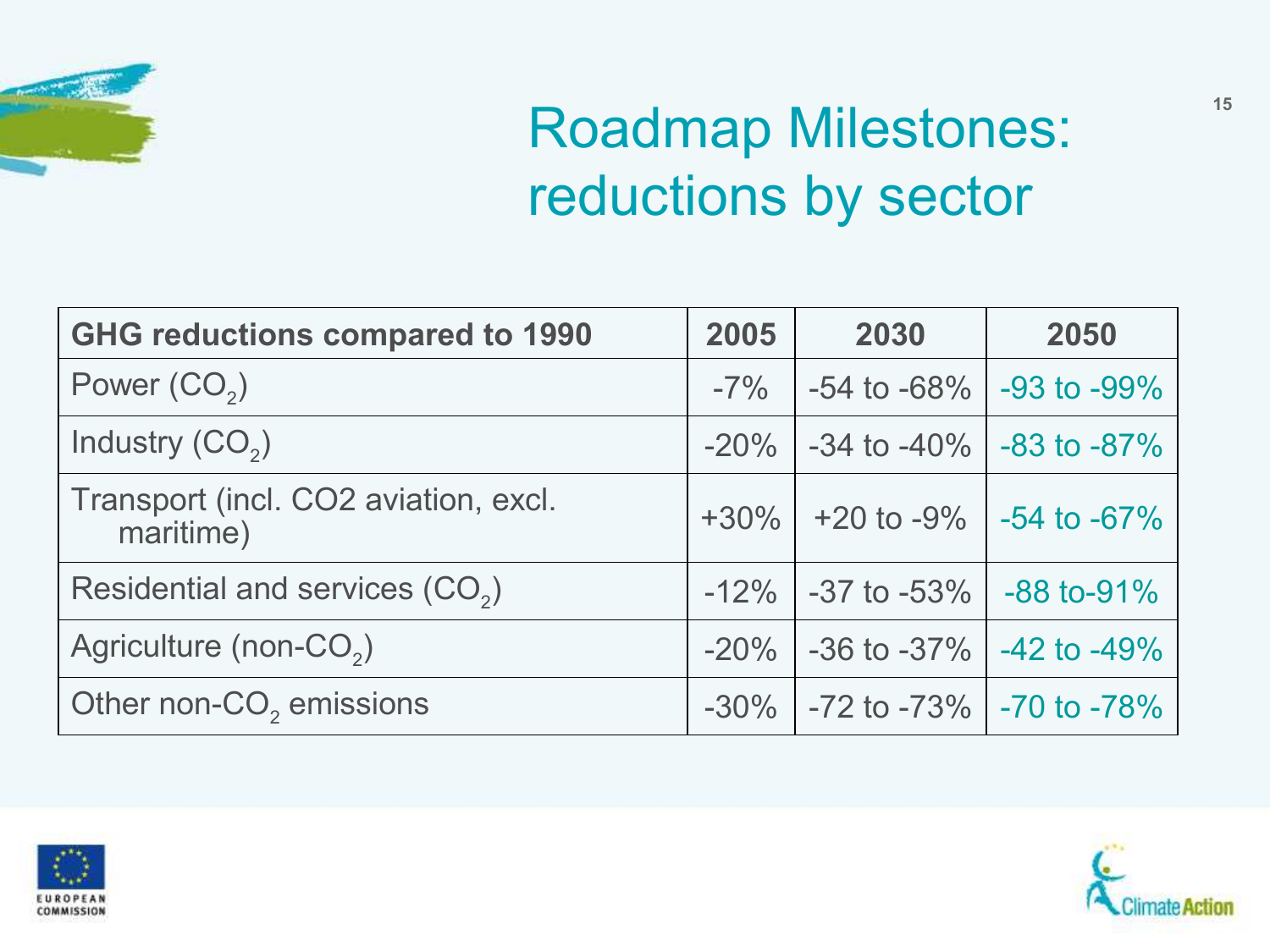

# Roadmap 2050: Investing in the EU economy

- Additional domestic investment:  $\epsilon$  270 billion annually during 2010-2050, equivalent to 1.5% of GDP
	- $\triangleright$  built environment (buildings and appliances):  $\epsilon$  75 bn
	- $\triangleright$  transport (vehicles and infrastructure):  $\epsilon$  150 bn
		- $\triangleright$  power (electricity generation, grid):  $\epsilon$  30 bn

#### Note:

- Shift from fuel costs to investment expenditure
- Delaying action increases overall investment requirements
- R&D and early demonstration/deployment crucial



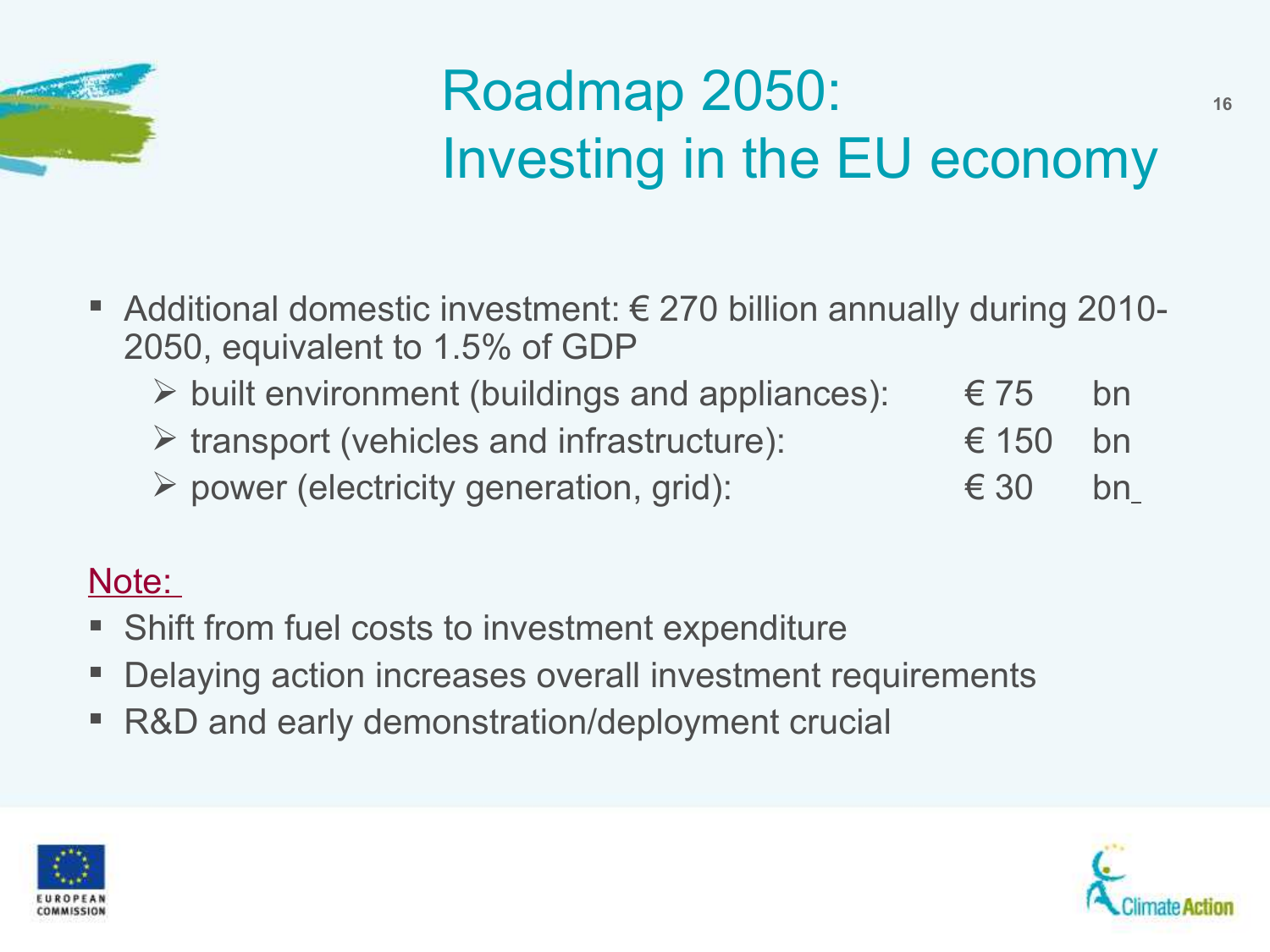

# Roadmap 2050: Benefits for EU Energy Security and Air quality

- Fuel savings: € 175 to 320 billion on average annually during 2010- 2050
- Making EU economy more energy secure
	- $\triangleright$  Halves imports of oil and gas compared to today
	- $\triangleright$  Safeguard against macro-economic impacts of future energy price hikes
- Air quality and health benefits:  $\epsilon$  27 billion in 2030 and  $\epsilon$  88 billion in 2050



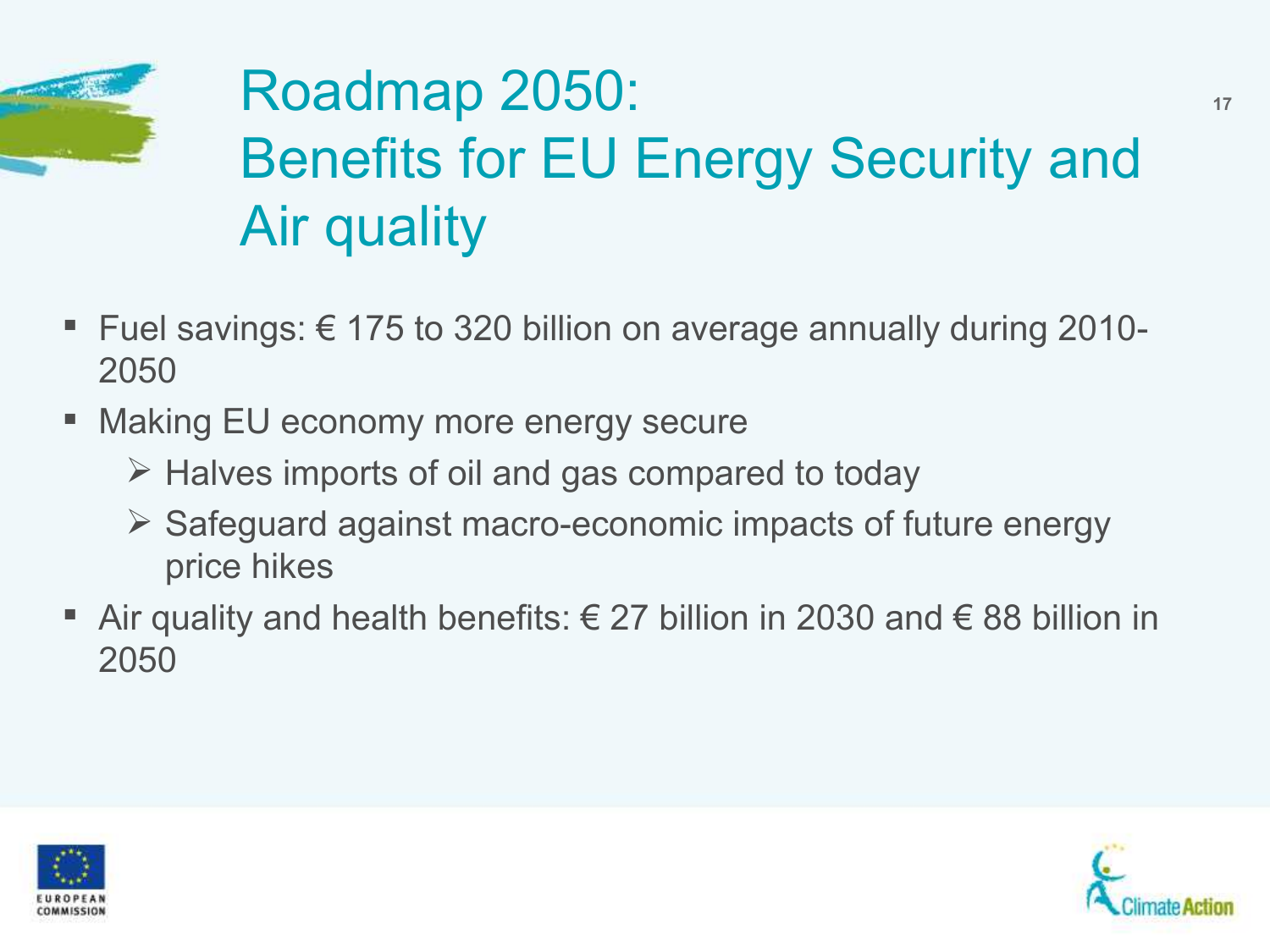

# Roadmap 2050: Benefits for EU jobs

- Short term: e.g. in renovation of buildings, production of insulation materials, renewables industry
- Potential **net job creation** up to 1.5 million by 2020
- Use auctioning revenues from EU ETS and tax revenues for reduction of labour costs and increase in investments and R&D
- **-** Long term job prospects depend on favourable economic framework conditions, e.g. expenditure on research & technology development, innovation, entrepreneurship, new skills, investment



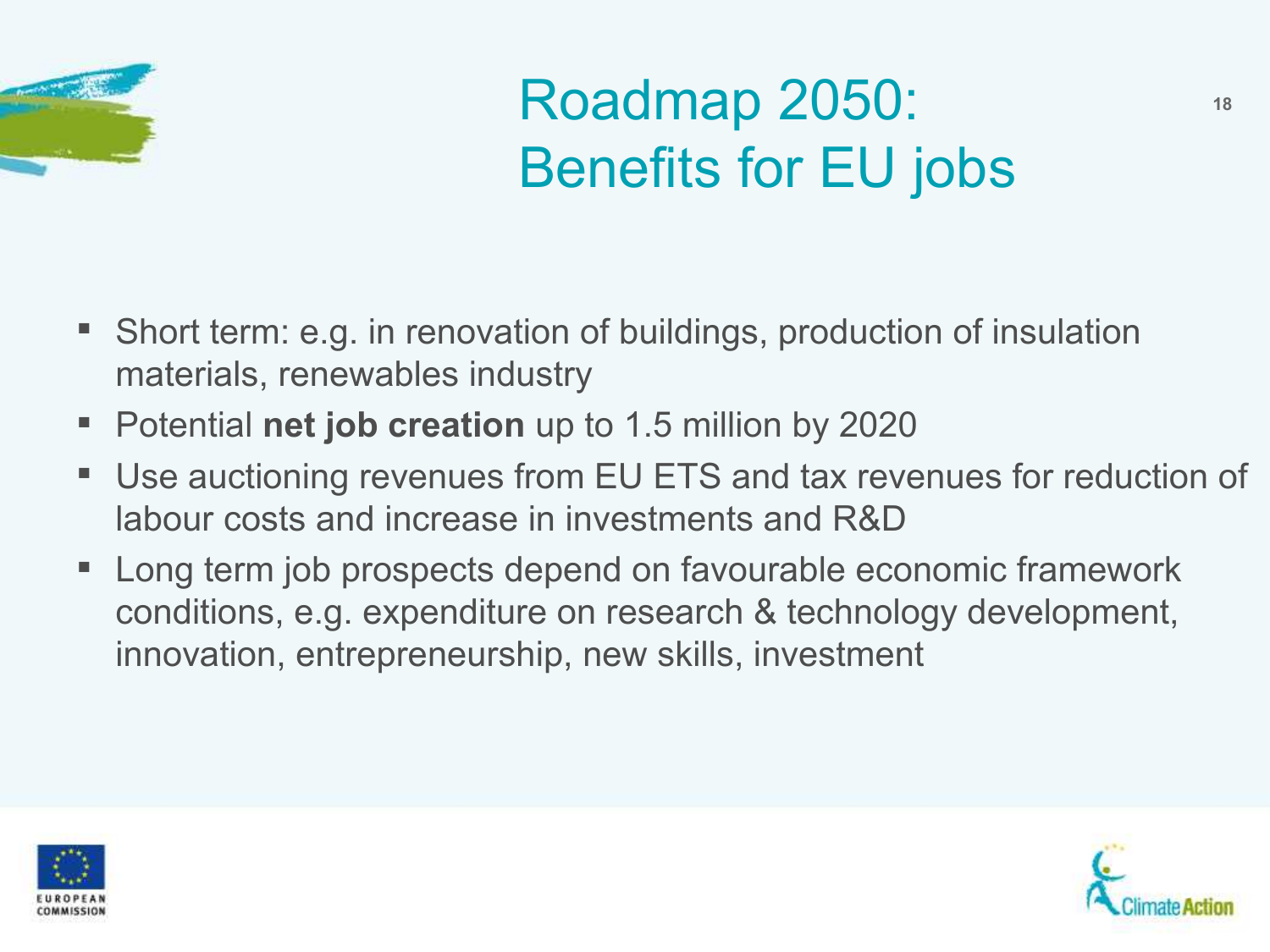

### Policy challenges and future work (1)

- ETS to remain central policy, consider interaction of policies
- Give longer term clarity on policy development to guide long term investments, especially in ETS sectors
- Work more on energy efficiency in all sectors, as the single most important abatement option
- **Smart grid is key : to enable efficiency, more distributed** generation, and electrification



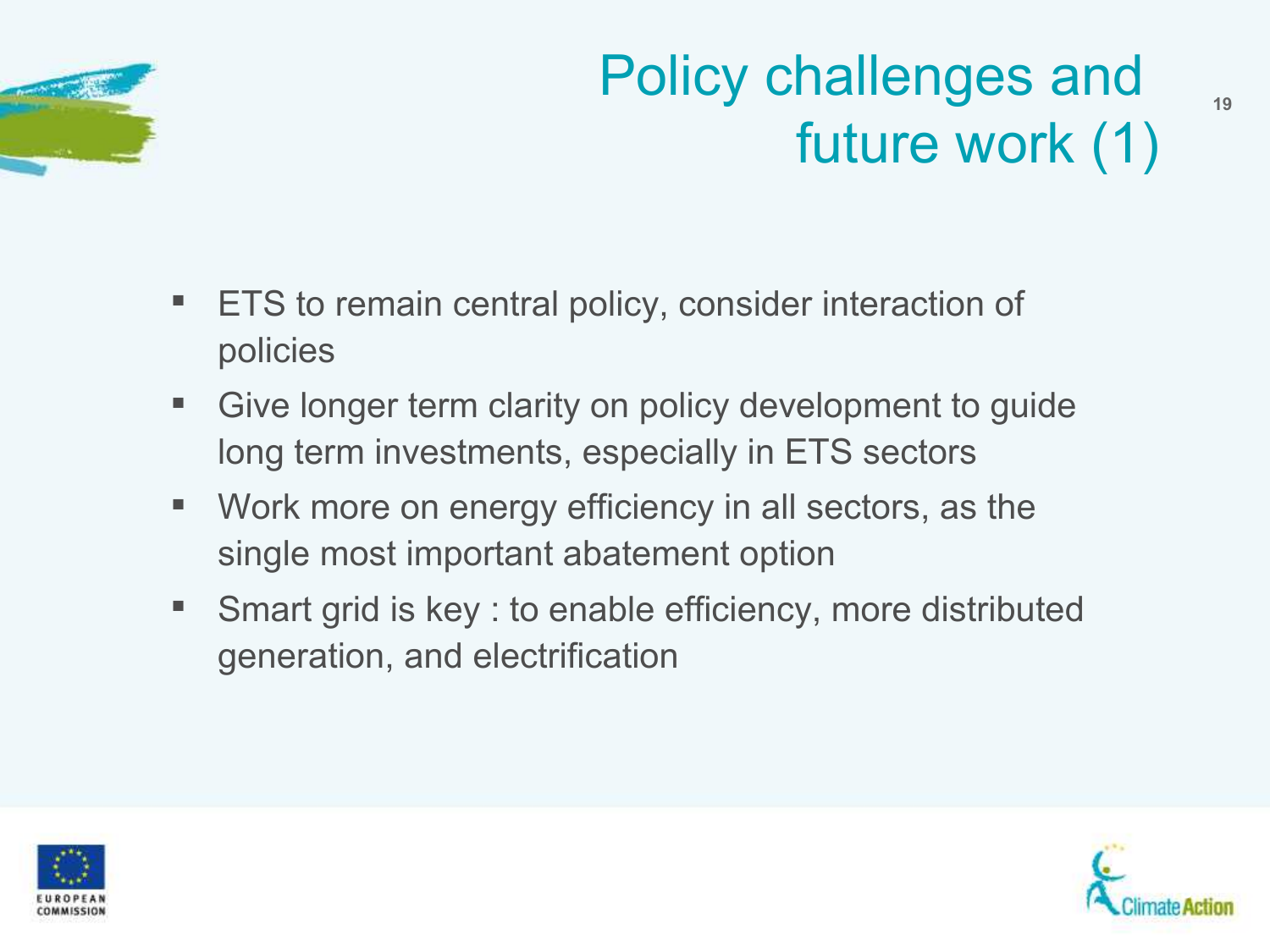

### Policy challenges and future work (2)

- Implement Strategic Energy Technology Plan (€ 50 billion from 2014-2020), key to remain leader in "Clean Tech"
- **Develop financing instruments to use limited public finance to** leverage private sector investments, eg in the next EU budget (R&D, cohesion policy)
- Use CAP to contribute to further emission reductions and increased absorption of natural sinks



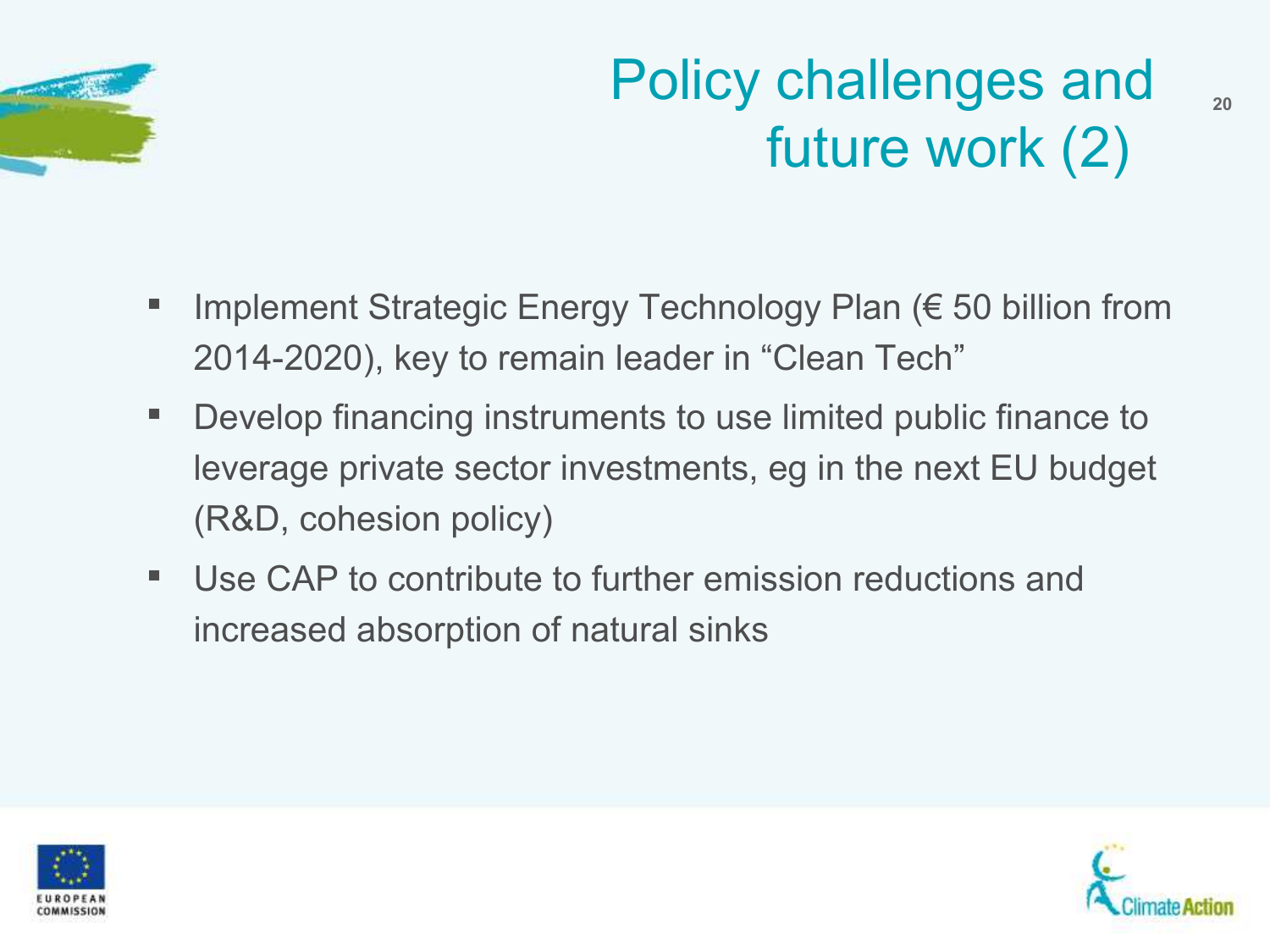

### Special Eurobarometer 372: **<sup>21</sup>** Climate Change

- More than two Europeans in three see climate change as a very serious problem
- Almost 80% consider that taking action to combat it can boost the economy and jobs
- Overall, climate change was seen as the second most serious problem facing the world, after poverty, hunger and lack of drinking water (considered as a single issue)
- The public expects Europe to become a climate-friendly society by 2050